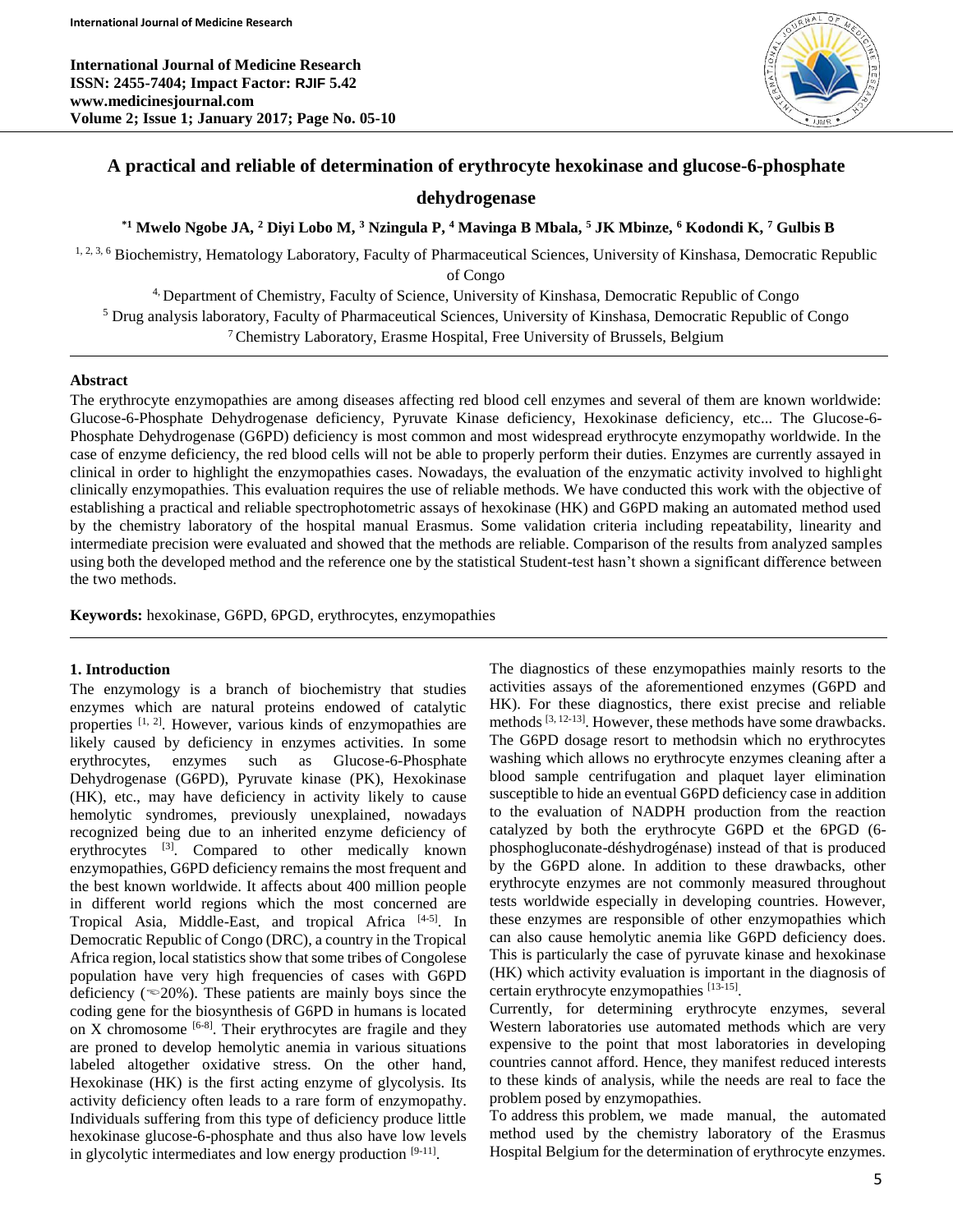#### **International Journal of Medicine Research**

The spectrophotometric methods thus developed will enable laboratories with just a spectrophotometer to assess the problem without G6PD and HKenzymatic activity evaluation. These methods will be able to meet the demand of analysis prescribers. The most the questioning purpose of our study was to determine to what extent our method could be reliably compared to others, while a particular emphasis to the reference method.

The G6PD catalyzes the conversion of glucose-6-phosphate to 6-phosphogluconate with NADPH production. The 6PGD catalyzes the conversion 6-phosphogluconate to ribose with production of the reduced NADPH. The G6PD activity is evaluated by difference of NADPH which is measured at 340 nm [12, 16] .

# **2. Materials and Methods**

#### **2.1 Materials**

### **2.1.1 Biological materials**

The biological materials used in this study were whole blood samples collected in EDTA tubes from patients in consultation at Erasmus Hospital:

## **2.1.2 Laboratory materials**

A spectrophotometer (Perkin Elmer, model Lambda 25) was used to perform the G6PD and HK enzymatic activity evaluations as well as a water bath incubator (Analis Anatherm II) working 37 °C. The balance (Mettler Toledo AT261 Delta model range) was used to weigh chemicals for reagents preparations. Conservation of reagents and samples was done in a refrigerator (Liebherr premium model) at 4°C.

### **2.1.3 Reagents**

Reagents were prepared according to the procedure for the dosageof erythrocyte enzyme describe in Erasme Hospital Chemistry Laboratory manual [14].

*G solution used as hemolyzing solution*

EDTA 0.2 mM solution  $(1.35 \text{ ml}) + 2$ -Mercaptoethanol  $(0.05$ ml) +  $NADP^{+}(1mg)$  to 100 ml distilled water.

### *Reagents for hexokinase*

The mixture solution was composed of distilled water (14 ml); TRIS EDTA pH 8 (60 ml); 0.1 M MgCl<sub>2</sub>solution (60 ml); 0.05 M glucose solution  $(60 \text{ ml})$ ;  $2 \text{ mM NADP}^+$ solution  $(60 \text{ ml})$ . This solution was distributed into tubes (6.35 ml per tube) and stored at -20 °C for not more than 6 months. The working solution was prepared by mixing before use: each tube contain  $(6.35 \text{ ml}) + 30$ mM ATP solution  $(3.75 \text{ ml}) + 0.1 \text{ mg/ml}$  G6PDsolution of G  $(150 \mu L).$ 

## *Reagent for G6PD*

- Reagents mixture : the working solution consisted of TRIS EDTA pH 8 (50 ml); 40 mM glucose 6-phosphate (50 ml); 10 mM 6-phosphogluconate (50 ml); 0.05 M solution MgCl<sub>2</sub>(5 ml); 5 mMsolution NADP<sup>+</sup>(50 ml); distilled water (190 ml). The prepared reagent is stored at -20  $\degree$  C. This reagent evaluates the activity of total reduced NADPH.
- Reagents for assay 6GPD: This reagent consisted of the same to the precedent reagents mixture except the substrate is glucose-6-phosphate. The water content becomes 240 ml to supplement it.

## *Reagents for filtration*

Cellulose-microcrystalline cellulose mixture: microcrystalline cellulose (5g) and cellulose (5g) have been mixed and placed in a graduated cylinder or in a flask, then brought to 125 ml with saline solution (NaCl 0.156 M) and put under magnetic stirring for 2 minutes. The mixture was kept for 3 days at  $0-4$  °C [15]. This mixture is used to remove the leuco-platelet layer. This layer may also be removed using a vacuum pump.

#### **2.2. Methods**

#### **2.2.1 Pre-analytical phase Determination of reaction volumes**

Using cuvettes at least 1 ml, we have increased four times the volumes using the procedure described in the chemistry laboratory book of the Erasme Hospital for PLC PENTRA automate. The following volumes were used: Hexokinase (working solution 1000  $\mu$ l; 80  $\mu$ l distilled water; samples 40  $\mu$ l); G6PD and 6PGD (working solution  $1000\mu$ l; distilled water  $80\mu$ l; sample  $20 \mu l$ )

### **Determination of calculation factor**

Determining calculation factor takes into account the following parameter: dilution factor, extinction coefficient, different conversions (molto micromol; IU/1 to IU/g Hb), reading time  $^{[16]}$  $17$ ]. We found this factor equals 450.16 IU/g Hbfor hexokinase and 884.24 IU/g Hb for G6PD.

### **Choice of working parameter**

The catalytic activity of an enzyme is affected by several factors including pH, temperature, the quality of the samples, the quality of the reactants, the contact time between the enzyme and the substrate, buffer capacity assessment, etc. The catalytic activity evaluation requires careful control of these parameters. The following conditions were used: buffer system: Tris- EDTA pH 8; Temperature: 37 °C; Storage of Reagents: 2-8 °C; Conservation of working solutions: - 20 °C; Samples collected in EDTA and stored at 4 °C for not more than 4 days [16-17]. We maintained the conditions used by the reference method as defined in the quality control laboratory book.

## **Determination of the contact time and reading**

Several trials have led us to determine the duration of contact between the enzyme and the reaction medium to 4 minutes before reading. The spectrophotometer was program to read the optical density every 30 seconds for 10 minutes.

## **2.2.2 Analytical phase**

#### **Preparation of hemolysis**

Place 5 ml syringes into a device which maintains the vertical position with the bottom downwards and in the centrifuge tubes, then removes the pistons. Put at the bottom of the syringe a fourfolded Whatman paper. Check that leaves no openings. Firstly, add saline solution (1 ml) for the proper spreading of the bed, then cellulose mixture (4 ml) with a Pasteur pipette. After passage of the saline solution, add extra saline solution (3 ml) and directly well mixed blood (1 ml). Bring to 10 ml with saline solution and centrifuged at 1500g for 10 minutes. Remove the supernatant. Repeat twice, each time with 10 ml of saline [15]. Hemolysateis made of packed red blood cells  $(50 \text{ µl})$  + the solution G (950  $\mu$ l) <sup>[14]</sup>.

#### **Dosage of l'hexokinase and the G6PD activity Assay principle**

Hexokinase catalyzes the phosphorylation of glucose at the position 6. The glucose-6-phosphate so obtained is converted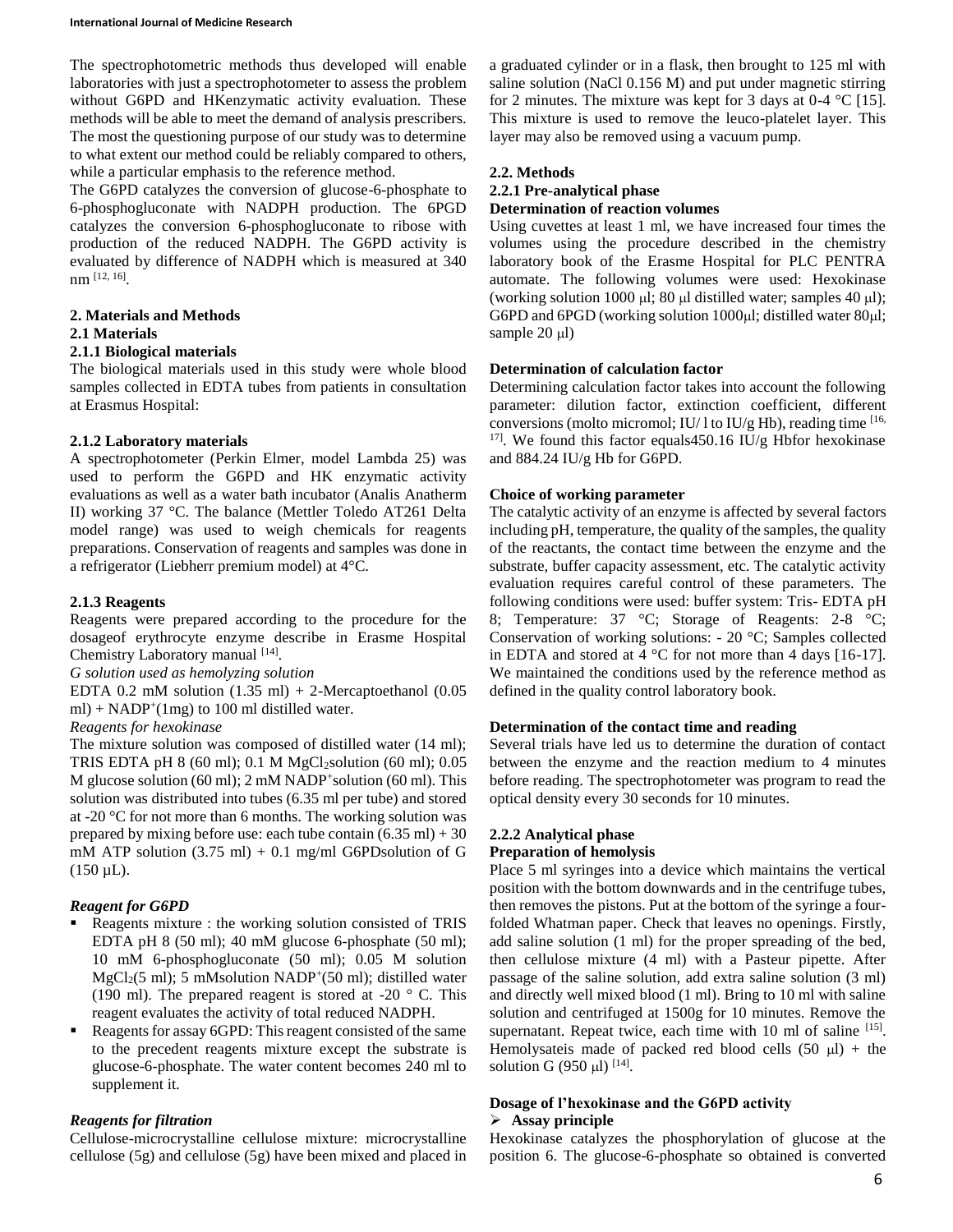into 6-phosphogluconate upon the action of G6PD with NADP<sup>+</sup> as cofactor. In fact, a coupling is achieved. It is the kinetics of the NADPH production which is run and observed at  $340$  nm  $^{[12]}$ , 16] .

The G6PD catalyzed the transformation of glucose-6-phosphate into 6-phosphogluconate with NADPH production. The 6PGD catalyzes the transformation of 6-phosphogluconate into ribose with NADPH production as well. Thus, the G6PD activity is obtained by the difference of activity of the mixture reagent and that of the reaction catalyzed only by 6PGD.It is the kinetics of the NADPH production which is run and observed at  $340$  nm  $^{[14]}$ , 16, 17] .

### **Procedure**

#### **a) Assay of hexokinase and G6PD in hemolysates**

- Wavelength-340 nm

- Zero the instrument with the reagent blank

|                                                          | HК           | G6PD                |                |  |
|----------------------------------------------------------|--------------|---------------------|----------------|--|
|                                                          |              | <b>G6PD</b> Mixture | 6PGD           |  |
| Working solution                                         | $1000$ $\mu$ | $1000$ $\mu$        | $1000$ $\mu$ l |  |
| Distilled water                                          | $80 \mu l$   | $80 \mu l$          | $80 \mu l$     |  |
| Mixture and Incubation for 5 minutes at 37 $^{\circ}$ C. |              |                     |                |  |
| Echantillons                                             | 40ul         | 20ul                | 20ul           |  |

Mix and read the optical density in a spectrophotometer after 4 minutes of latency. The spectrophotometer was programmed to read the optical density after 4 minutes of contact. After the 4 minutes, the optical densities were taken initially at time T0 and then every 30 seconds for 10 minutes. The kinetics of formation of NADPH is measured.

#### **b) Determination of Hemoglobin in hemolysates**

We assayed the hemoglobin in the hemolysate by the method of DRABKIN expressing activities IU/g Hb $^{[3]}$ .

## **c) Calculations**

The activities were obtained by multiplying the absorbance differences by hemoglobin concentration of the hemolysate and by the factors 450.16 and 884.24 respectively for calculation HK and G6PD.

#### **Determination of reactions kinetics parameters**

We wanted to reassure that the developed method was under control regarding the factors with notorious influences on the catalytic activity of assayed enzymes. In fact, the reaction kinetics should be linear during the activity evaluation. This analysis was performed on each parameter. We started from a sample on which was applied the aforementioned procedure. The sample was followed for 10 minutes by its kinetics with the optical density reading of sample every 30 seconds to note the linearity of the evolution of the reaction kinetics.

## **Evaluation of the method**

Some validation criteria were checked to assess the reliability of the method. The objective was to characterize the best possible performance under optimal conditions and to verify the proper

functioning of the system (instrument/reagent) for the concerned parameter. The following validation criteria were evaluated: The repeatability, intermediate precision, linearity, limit of detection, limit of quantification [18-19].

## **Comparison with the reference method**

We used the automated reference method "Pentra" which is capable of determining several enzymes such as hexokinase, G6PD, the pyruvate kinase, phosphofructoisomérase and 6 dehydrogenase phosphogluconate. The results of implemented methods should be compared with those of the reference method by the statistical test to conclude whether or not there is a significant difference between the two methods. The student test was applied after verification homocedacity. We had to use 7 samples for HK, 5 for each G6PD and 6PGD mixtures [20].

### **3. Results and Discussion**

## **3.1 Results**

## **Result of reaction kinetics**

The results of the reaction kinetics of the determination of hexokinase, G6PD mixture and 6PGD.



**Fig 1:** Evaluation of the reaction kinetics of Hexokinase

#### **Repeatability**

The repeatability was performed on three samples assayed three times on the same day. The results of the repeatability are shown in Table I.

**Table I:** Results of the repeatability

| Mean               | 16.754 | .873<br>17 | 9.193 |
|--------------------|--------|------------|-------|
| Standard deviation | 550    | 207        |       |
| $\rm{CV}(%$        | 3.47   | 18         | . 50  |

## **Intermediate precision**

The intermediate precision was determined from three samples assayed for three consecutive days. Means, standard deviations, CV% daily are shown in Table II.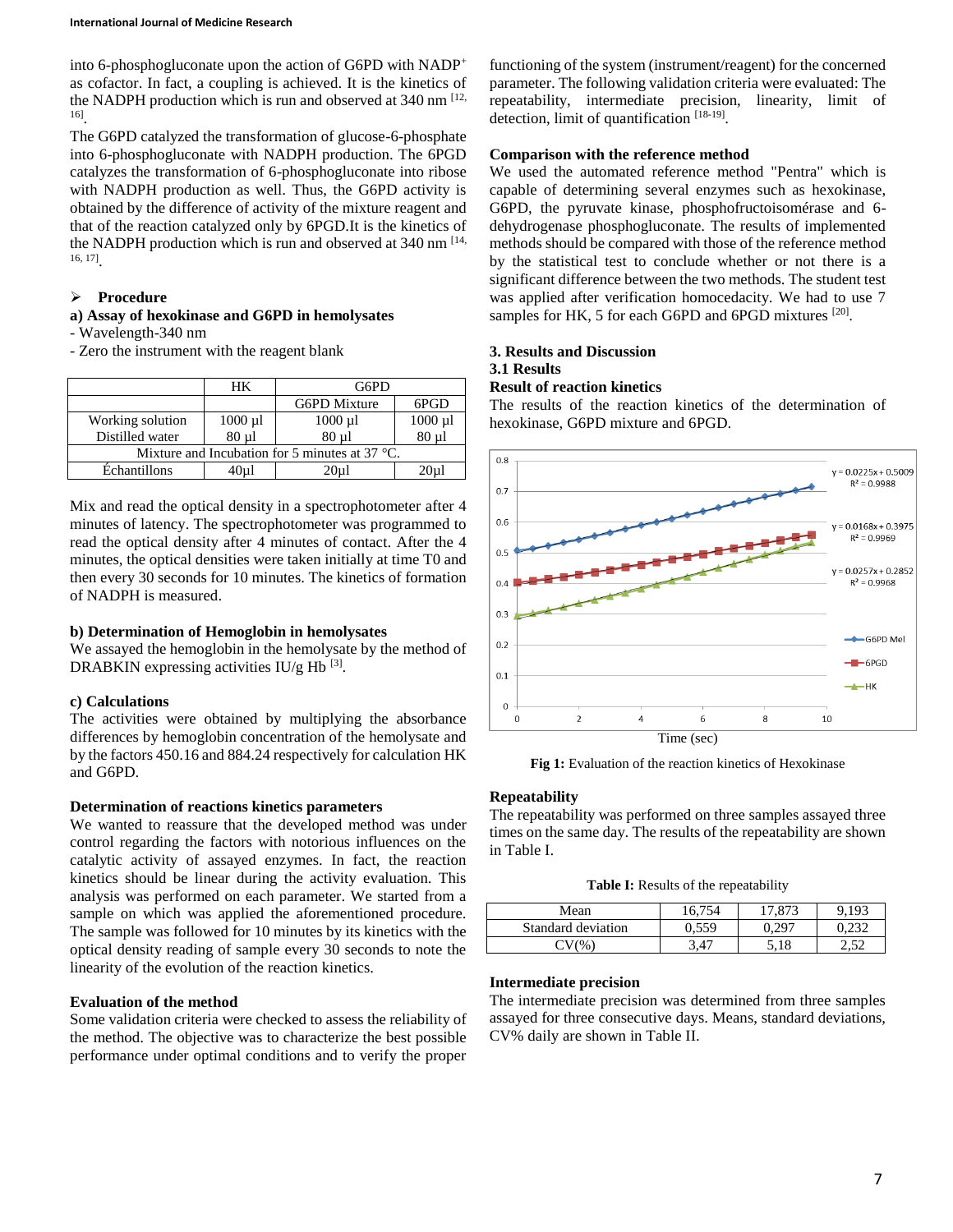| <b>Parameters</b>         | G6PD  |               | 6PGD  |       | <b>Hexokinase</b> |       |       |      |       |
|---------------------------|-------|---------------|-------|-------|-------------------|-------|-------|------|-------|
| Mean                      | 15.8  |               | 8.18  |       | 77<br>6.77        | 9.17  |       |      |       |
| <b>Standard Deviation</b> | 0.117 | 0.472         | 0.656 | 0.500 | 0.326             | 0.584 | 0.028 |      | 0.065 |
| ΩV<br>$\frac{1}{2}$ .     | 0,074 | า 72<br>، ، ، | 8.02  | 2.38  | 4.81              | 6,37  | 2.38  | 4.81 | 5,78  |

**Table II:** Results of intermediate precision

#### **Linearity**

Linearity determined five concentration levels led to results

shown in Figure 2 that the assay results of these three parameters are linear.



Volume of hemolysate in µl

**Fig 2:** Linearity assay Hexokinase, G6PD and 6PGD

## **Detection and quantification limits**

The detection andthe quantification limits were determined from the method that uses the blank solutions means.The calculated standard deviation is 0.0177 to 0.06 HK and G6PD. The limit of quantification was  $0.18$  IU / g Hb for HK and  $0.6$  IU / g Hb for G6PD.

#### **Comparison the method "Manual" with the reference method "Pentra"**

The results found by the method were compared with the reference one to check if there was no significant difference between the two methods. The statistical test applied is the student test. The test gives the results shown in Table III.

**Table III:** Comparison of the manual method and Pentra Method (hemolysate prepared by filtration through cellulose-microcrystalline cellulose mixture)

|                                |                  | Activité de Hexokinase en UI/g d'Hb    | Activité de G6PD en UI/g d'Hb |                     |  |
|--------------------------------|------------------|----------------------------------------|-------------------------------|---------------------|--|
| <b>Parameters</b>              |                  | Méthode manuelle   Méthode automatisée | Méthode manuelle              | Méthode automatisée |  |
| Mean                           | 2,13             | 2,87                                   | 8.95                          | 10,86               |  |
| Standard deviation             | 1.484            | 2.272                                  | 4.433                         | 4.81                |  |
| Variance                       | 2,202            | 5.162                                  | 19,651                        | 23.136              |  |
| Calculated T                   | 0.668            |                                        | 0.498                         |                     |  |
| Tabulated T ( $\alpha$ = 0,05) | $1,782$ (DL= 12) |                                        | $1,860$ (DL=8)                |                     |  |

T is less than the calculated quartile Qt for both methods; we do not reject the null hypothesis. So, the two methods developed have average equal to that of the reference method. We can conclude that there are no significant differences between the developed methods and the reference method.

The developed methods were compared with the reference method using this time the hemolysate used for the reference method. The developed test is the Student t. The test gives the results shown in Table IV.

**Table IV:** Results of the assay of hemolysate Pentra G6PD by PENTRA and Manual Method

|                                | Activité de G6PD e en UI/g d'Hb |                     |  |
|--------------------------------|---------------------------------|---------------------|--|
| <b>Parameters</b>              | Méthode<br>manuelle             | Méthode automatisée |  |
| Mean                           | 8,2                             | 11,87               |  |
| Standard deviation             | 5,479                           | 7,193               |  |
| variance                       | 30,019                          | 51,739              |  |
| Calculated T                   | 1,468                           |                     |  |
| Tabulated T ( $\alpha$ = 0,05) | $1,706(DL=26)$                  |                     |  |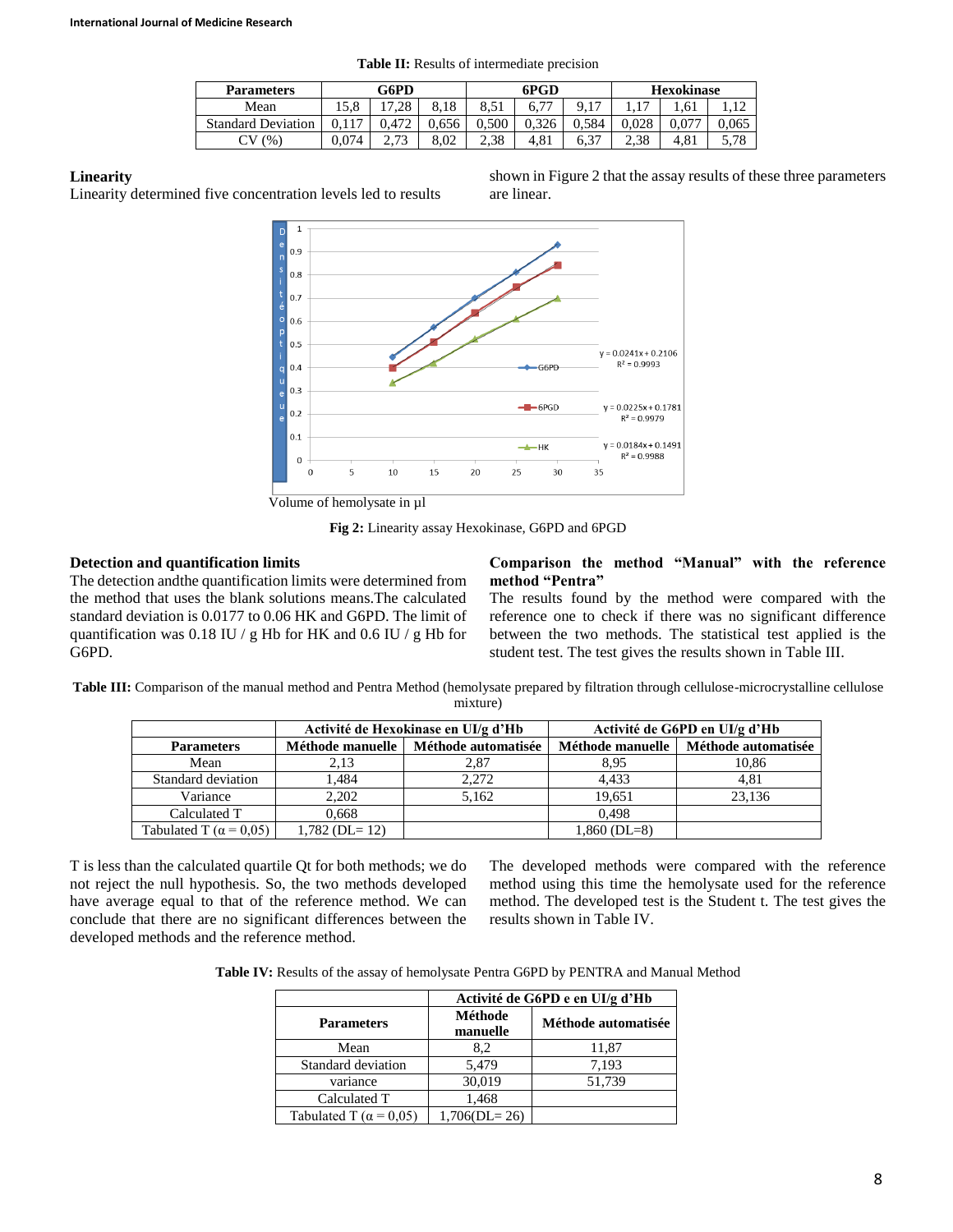T is less than the calculated quartile Qtin, we do not reject the null hypothesis. So the average developed method is equal to that of the reference method. We can conclude that there are no significant differences between the developed method and the reference method.

#### **3.2 Discussion**

Our objective was to develop a facile accessible method to assess the hexokinase and G6PD activities. The procedure is applied directly or hexokinase, but it is not the case for the G6PD. Indeed, the evaluation of the activity of G6PD passes through two steps: evaluation of the activity of the total reaction and that of the second reaction, which is an evaluation of the activity of the 6-phosphogluconate dehydrogenase. The G6PD activity is obtained by subtraction [17].

Above all, we started with a pre-analytical phase objectives to master various parameters that influence the enzymes kinetics, to define the reaction volumes, the working temperature and calculating factors for both assayed enzymes. The kinetics of reactions was checked for three reactions: Reaction hexokinase reaction mixture G6PD and 6PGD.

The analytical phase allowed us to verify the reliability of the developed method by evaluating a number of validation criteria including repeatability, intermediate precision, limit of detection, limit of quantification and to compare the results of the new method with the reference automated method "Pentra" used by the Erasmus Hospital for the determination of various erythrocyte enzymes.

The reaction kinetics was linear with respect to the three reactions as shown in the graphs 1-3. The absorbances increased linearly regarding the time. This is equivalent to the number of micromoles of the appearing product as a function of time. The substrate concentration in excess is not a limiting factor because the reaction has a zero-ordered kinetics, thus, the curves have a linear shape. This means that the rate of appearance of the reduced cofactor rises linearly with time [12]. This implies that the parameters that influence the enzymatic activity such as temperature, pH were controlled [16].

The methods developed are reliable given the results obtained after evaluation of some validation criteria. The coefficients of variation of repeatability and intermediate precision are less than 9%. This shows that random errors are minimized. This explains why the precision of the method is good especially since the coefficient of variation is less than  $15\%$  organic methods  $^{[18-19]}$ . Checking the linearity of the method showed that the method is linear especially as the  $\mathbb{R}^2$  is close to unity <sup>[20]</sup>. The calculated detection limit should not be too high so that the first significant difference with the actual test, which defines the detection limit of the method, being in a relatively low area to be interesting. It was set at  $0.2$  IU / g Hb for G6PD  $^{[12]}$ .

Comparison of the results obtained by the new methods showed, after treatment by statistical methods, there was no significant difference between the developed methods and the reference method. Any time the developed methods give low values compared with those of the reference method. In practical terms this is not a drawback because the purpose of the determination of enzymes is not missed the screening of an individual with the enzyme deficiency.

#### **4. Conclusions**

The purpose of this work was to develop a simple and easily accessible method for the determination of hexokinase and glucose 6-phosphate deshydrogenase activities to be applied in hospitals to determine the enzymatic activity of these enzymes implicated indeficits causing some enzymopathies in the body. After checking some criteria for validating analytical methods, it was found that the developed methods reliable in terms of evaluation results obtained.

Comparison of the results of the developed method with those from the reference method by the statistical test concluded that there are no significant differences between the two methods. Therefore, the developed method can be used concurrently by laboratories without any fear of false results. Thus, for a complete reliability of the developed method, the complete validation process is in progress.

### **5. References**

- 1. Genevieve D, Beaudeux JL. Biochimie médicale, Lavoisier, Medecines sciences publications, 2ème édition, Paris, 2011, 41-45.
- 2. Kruh J. Biochimie : Biologie cellulaire et moléculaire. Ed Hermann, 1995, 155-199
- 3. GerardSebahouin: Hematologie clinique et Biologique. 2ème édition, Arnette, Paris, 2005, 73-80.
- 4. Joly P, Bon C, Francina A, Gelineau M-C, Lacan P, Orfeuvre H. Un déficit severe en G6PD découvert au décours d'une chimiothérapie avec utilisation de rasburicase. Annales de Biologie clinique, 2009; 67:432-6.
- 5. Bhalla A, Jajoo UN, Jain AP, Kalantri SP. Heamolysis with antimalarial drugs in glucose 6 phosphate deshydrogenasedefiency. Depart of tropical medicine, India
- 6. Vogel Friedrich, Motulsky Arnog. Human genetics problems and apporches Third edition, springer, New York, 1997, 263-278.
- 7. Motulsky AG, Vandepitte J, Fraser GR. Population Genetic Studies in the Congo: Glucose-6-Phosphate Dehydrogenase Deficiency, Hemoglobin S, and Malaria. Amercican Journal of Human Genetics. 1959, 514-537.
- 8. Vulliamy T, Mason P, Luzzatto L. The molecular basis of glucose-6-phosphate deshydrogenase deficiency. Trends Genet. 1992, 138-143.
- 9. Muray Bender, Bothan Rosdwel, kennellyweil. Biochimie Harper, éd Deboek, 2011, 149-183.
- 10. Rawn DJ. Traité de Biochimie. ed. Deboek, 1990, 406-419.
- 11. Weinman S, Méhul P. Toute la biochimie, Dunod, 2004, 160-179
- 12. Michel vaubourdolle : Biochimie Hématologie. Tome 2, le moiteur internat 2, Paris, 2007, 901-905.
- 13. Hillman R, Ault KA, Rinder MH. Hématologie en pratique Clinique. ed Flammarion, 2007, 148-151.
- 14. Manuel de procédure des enzymes. Hopital Erasme, Laboratoire de chimie, 2007.
- 15. Tiez NW. et col: clinicalchemistry. Philadelphia, 1984, 1982-1984.
- 16. Metais P, Agneray J, Férard G, Fruchart JC, Jardillier JC, Revol A *et al*. Biochimieclinique 1 : Biochimie analytique,2èmetitrage, Simep, 1979, 113-122.
- 17. Tiez NW, Caraway WT, Kachmar JF, Rawnsley HM. Fundamental of clinical chemistry. Philadelphia, 1976, 666- 72.
- 18. Hubert Ph, Nguyen-Huu JJ, Boulanger B, Chapuzet E, Cohen N, Compagnon PA *et al*, J. Pharm. Biomed. Anal, 2007.